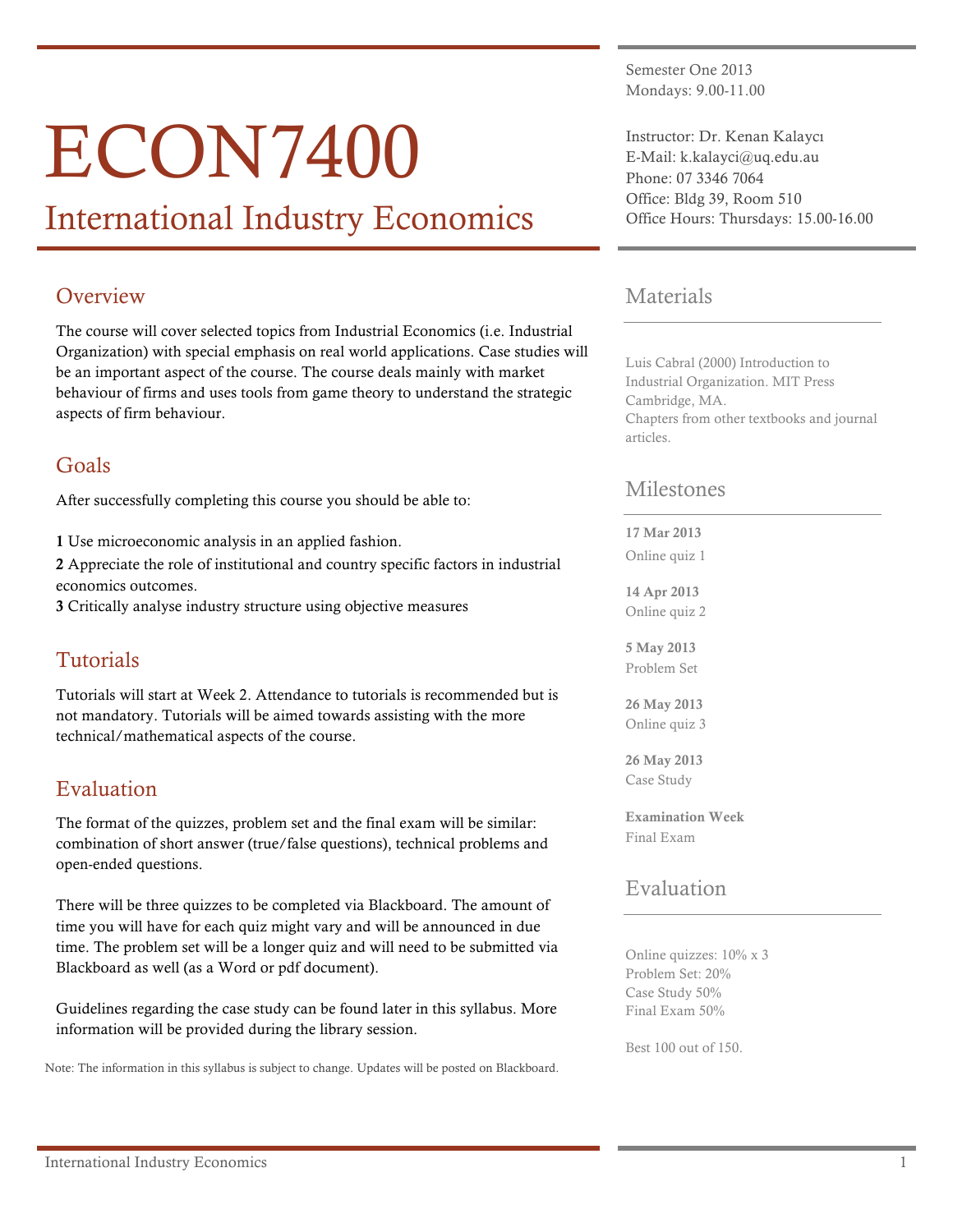| Week                    | Date     | <b>Topic</b>                                            |
|-------------------------|----------|---------------------------------------------------------|
|                         | $25$ Feb | Overview &<br>Monopoly Pricing and Price Discrimination |
| $\overline{2}$          | 4 Mar    | Economies of scale and scope                            |
| $\overline{\mathbf{3}}$ | 11 Mar   | Competition and welfare effects                         |
| 4                       | 18 Mar   | Oligopoly and Collusion                                 |
| $5\overline{)}$         | 25 Mar   | <b>Asymmetric Information</b>                           |
| 6                       | 8 Apr    | <b>Library Session</b>                                  |
| 7                       | 15 Apr   | Search and advertising                                  |
| 8                       | 22 Apr   | Network Effects                                         |
| 9                       | 29 Apr   | <b>Multi-sided Platforms</b>                            |
| 10                      | 6 May    | Behavioral Industrial Organization                      |
| $\rightarrow$<br>11     | 13 May   | <b>Industrial Policy</b>                                |
| 12                      | 20 May   | <b>Multinational Firms</b>                              |
| 13                      | 27 May   | Review for the final exam                               |

×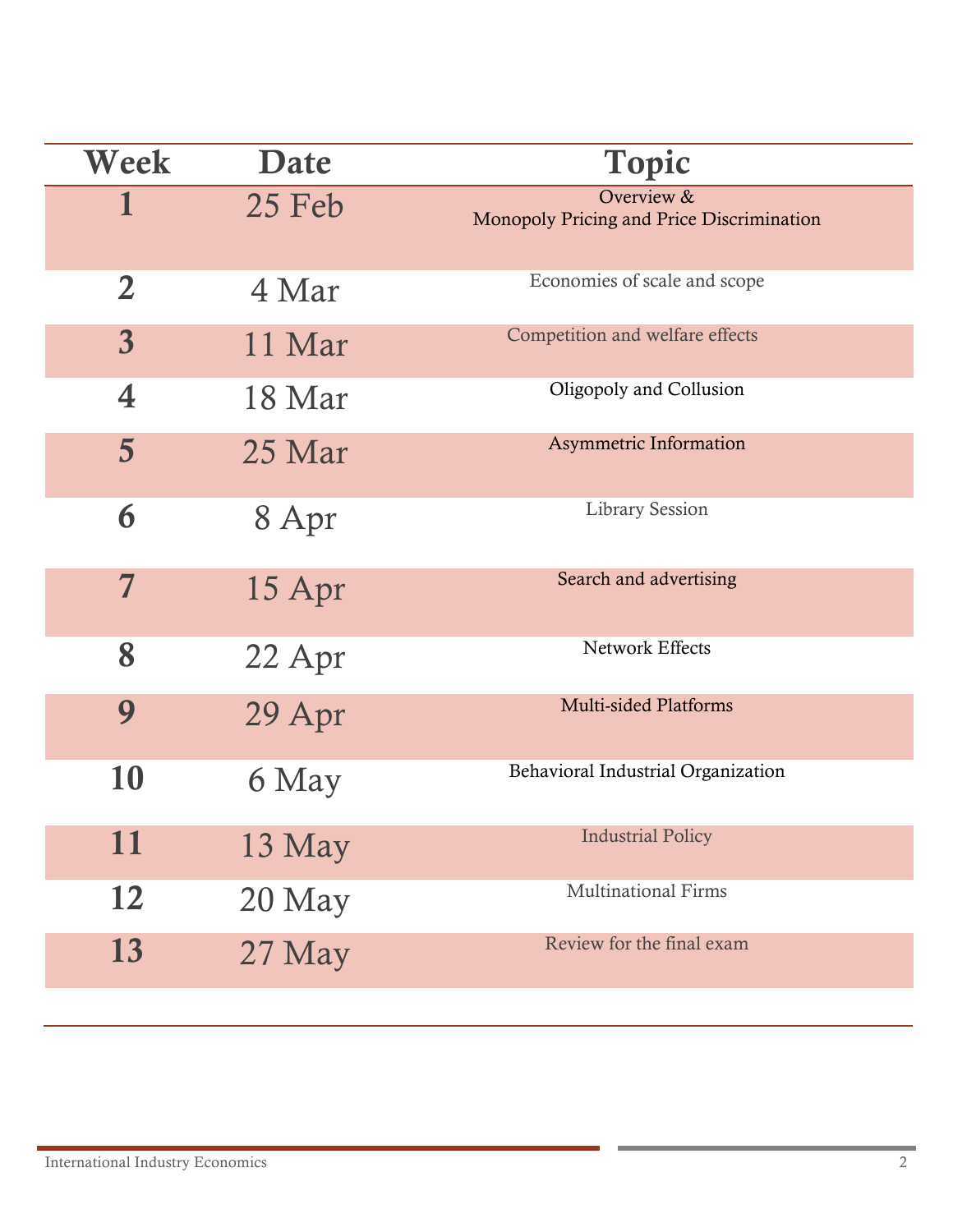## Tutorial Schedule

| Week 1:         | No Tutorials                                             |  |
|-----------------|----------------------------------------------------------|--|
| Week 2:         | <b>Exercises on Monopoly Pricing</b>                     |  |
| Week 3:         | Exercises on Price Discrimination and Economies of Scale |  |
| Week 4:         | Answers for Online Quiz 1                                |  |
| Week 5:         | Exercises on Competition and Oligopoly                   |  |
| Week 6:         | Exercises on Asymmetric Information                      |  |
| Week 7:         | Answers for Online Quiz 2                                |  |
| Week 8:         | Exercises on Search and Advertising                      |  |
| Week 9:         | Exercises on Networks and Two-sided Markets              |  |
| <b>Week 10:</b> | Answers for Problem Set                                  |  |
| Week 11:        | Exercises on Behavioral Industrial Organization          |  |
| <b>Week 12:</b> | <b>Exercises on Industrial Policy</b>                    |  |
| Week 13:        | Answers for Online Quiz 3                                |  |

Exercise questions will be posted on Friday every week and the answers will be posted on Blackboard after the last tutorial of the following week.

## Guidelines for the Case Study

#### Case Study: Critical analysis of an industry or a company

#### (worth 50% of your final grade, due  $26<sup>th</sup>$  of May, 5pm)

The objective of this assignment is for students to do research on an industry and write a report applying the concepts introduced in the course. The firm could be a multinational corporation or it could be a firm that operates within a single country (does not have to be Australia).

Specifically, in the essay students need to answer the following questions:

- What is the market structure of the industry? How many firms are there in the market? Are there any barriers to entry?
- Do the competition authorities regulate this industry? Have there been reports of anti-competitive behaviour by any firm in the industry?
- What is the cost structure of the industry? Are there economies of scale and scope? How are firms in the industry organized in terms of vertical integration?
- Are the firms in the market using price discrimination methods?
- What is the informational structure of the market? Can buyers easily observe price and quality? What specific strategies do firms employ to solve asymmetric information problems?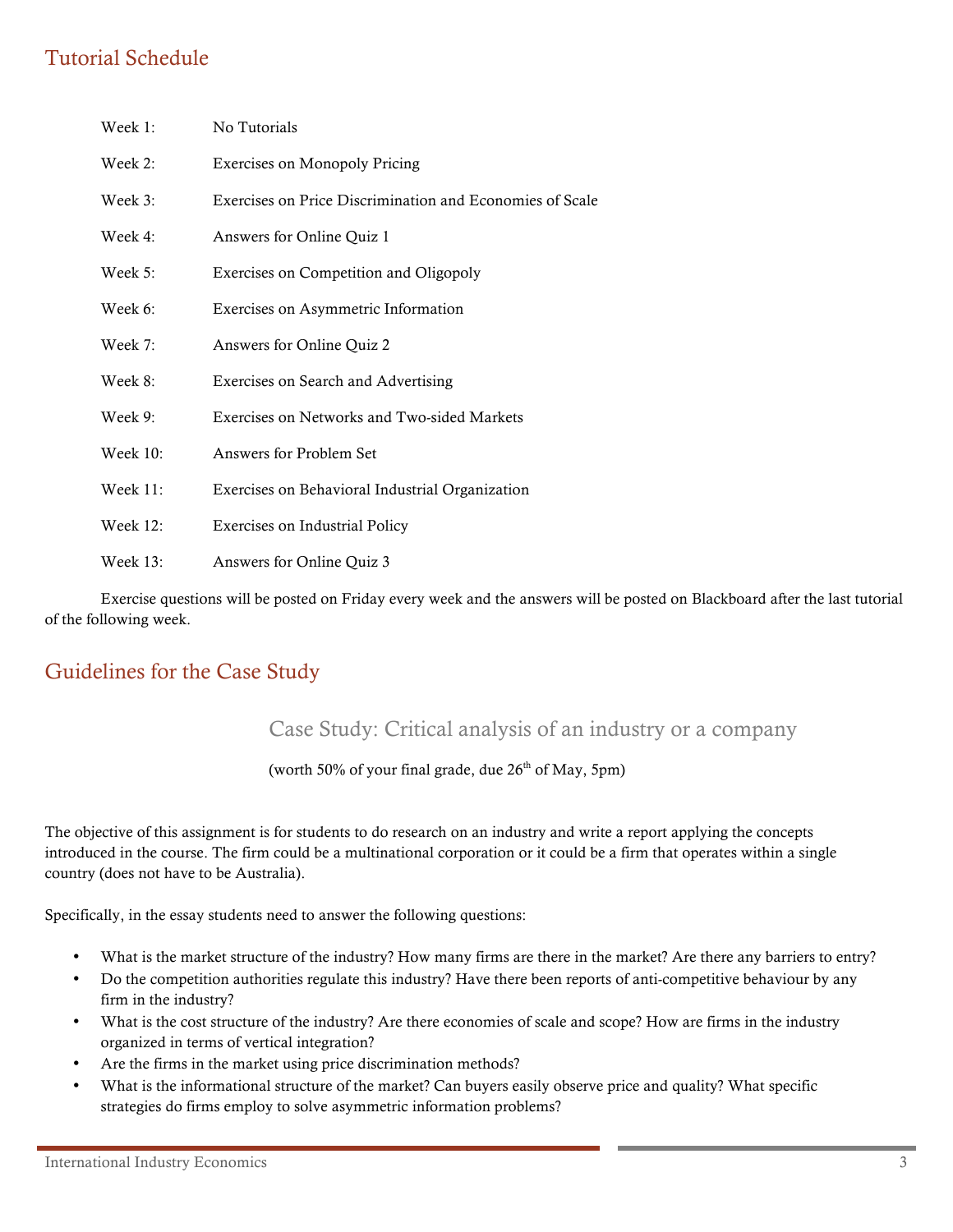- How intensive is the usage of advertising? What form of advertising is mainly used?
- Is the market multi-sided? Are there any direct or indirect network effects?
- Is it reasonable to assume that consumers in this industry are perfectly rational? What strategies do firms employ to take advantage of the bounded rationality of consumers?
- How does industrial policy (i.e. trade restrictions, antitrust policy) affect the market?

If you are analysing a single firm you have to answer the above questions briefly for the industry that the firm operates in and in more detailed regarding the behaviour of your firm.

You are free to discuss other important questions in your essay as long as it is deemed crucial to the understanding of the industry or firm behaviour.

The essay should be organized in a coherent manner and should have a title, an abstract (max. 400 words), a short introduction, main analysis and a short conclusion.

In your analysis you should make use of quantitative data (costs, market share, profitability, advertising expenditure etc.) in answering the above questions. Usage of graphs and tables is highly appreciated.

For your essay you need to choose any industry or a company that you find interesting. Some industries you might find interesting are:

- Hotel (accommodation) industry
- Construction Industry
- Beer industry
- Software industry
- Health insurance
- Car insurance
- Commercial banking
- Newspaper industry
- **Airlines**
- Television networks
- Higher education (i.e. universities)
- Broadband internet

#### The essay should:

- demonstrate a good understanding of the different aspects of the industry/company in question
- present quantitative data, back its arguments by evidence from sources
- use the Harvard referencing style in the body of the essay, and provide a full list of correctly documented references at the end of the essay.
- adhere with formatting and style requirements (maximum 4000 words (excluding abstract), double spacing, font size of 12)
- use correct spelling and grammar
- adhere with rules of academic honesty
- be submitted via Turnitin by the deadline. Late submission will be punished (10% per day)

Note that the assignment can be done in groups of two, in which case the essay should be up to 5000 words (minimum 4000 words).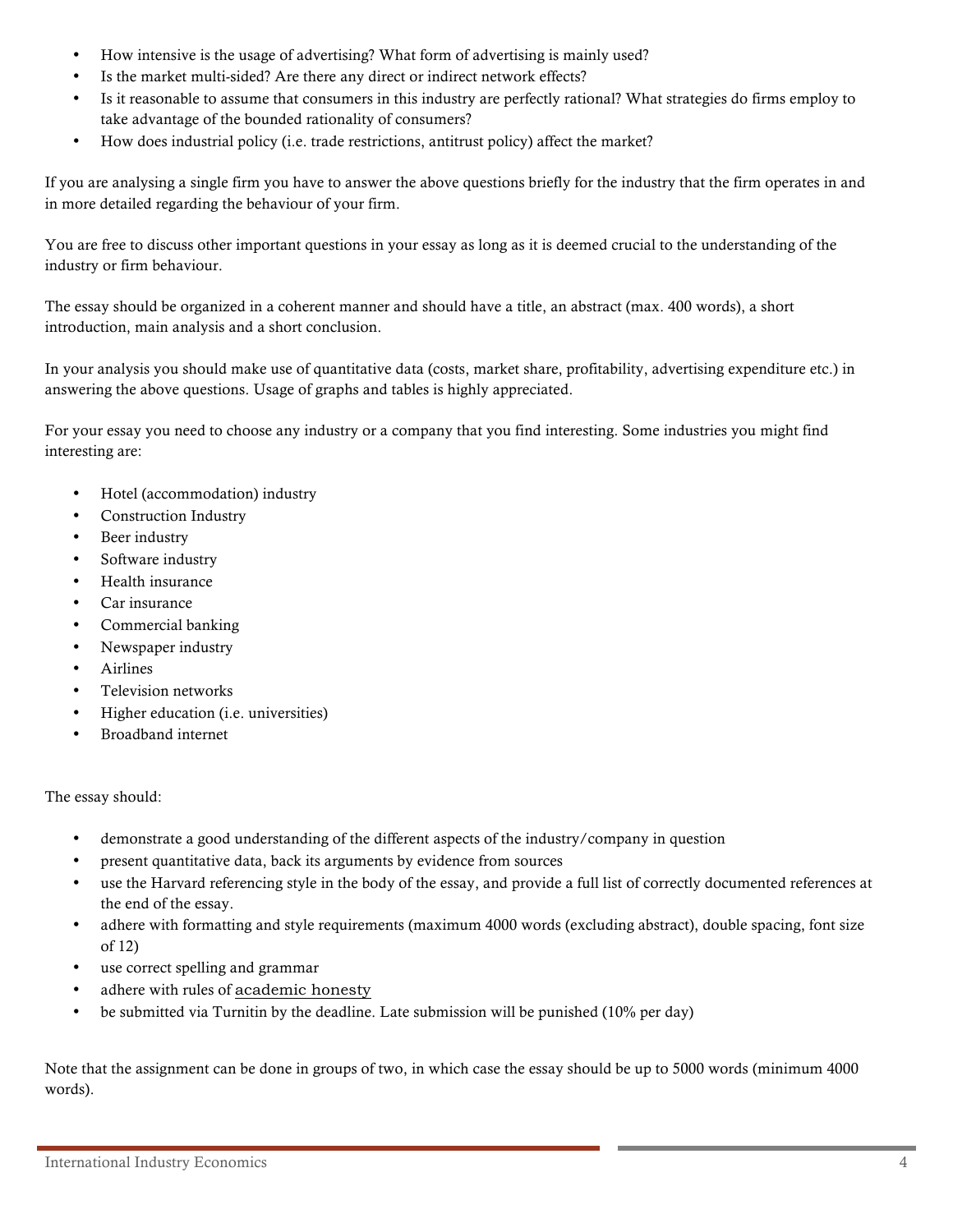## Reading List for ECON7400:

Items in *italics* are supplementary reading. There may be additional supplementary readings, which will be posted on Blackboard. Required readings that are not from Cabral (2000) will be made available via the library website.

## Week 1: Monopoly Pricing and Price Discrimination

Cabral Chapters 5 & 10 (required)

*Leslie, Phillip, (2004), Price Discrimination in Broadway Theater, RAND Journal of Economics, 35, issue 3, p. 520-541.* 

#### Week 2: Economies of scale and scope

Church & Ware Chp. 3 (required)

*Persyn, Damiaan, Swinnen, Johan F. M. and Vanormelingen, Stijn, Belgian Beers: Where History Meets Globalization (October 2010). Available at SSRN: http://ssrn.com/abstract=1752842 or http://dx.doi.org/10.2139/ssrn.1752842*

*Worthington, A. C., & Higgs, H. (2011). Economies of scale and scope in Australian higher education. Higher Education, 61(4), 387–414. doi:10.1007/s10734-010-9337-3.* 

#### Week 3: Competition and welfare effects

Cabral Chapter 6 & 14 (required)

*Doing Business 2013: Doing Business in a More Transparent World, World Bank Report*

#### Week 4: Oligopoly and Collusion

Cabral Chapters 7 & 8 (required)

*Dufwenberg, Martin & Gneezy, Uri, 2000. "Price competition and market concentration: an experimental study," International Journal of Industrial Organization, Elsevier, vol. 18(1), pages 7-22, January.*

#### Week 5: Asymmetric Information

Cabral Chapters 7 & 8 (required)

*Uwe Dulleck & Rudolf Kerschbamer & Matthias Sutter, 2011. "The Economics of Credence Goods: An Experiment on the Role of Liability, Verifiability, Reputation, and Competition," American Economic Review, American Economic Association, vol. 101(2), pages 526-55, April.*

Week 6: Library Session

Week 7: Search and advertising

Cabral (Chapter 13); Carlton & Perloff (Chapter 14) (required)

*Simon P. Anderson & Regis Renault, 2006. "Advertising Content," American Economic Review, American Economic Association, vol. 96(1), pages 93-113, March.*